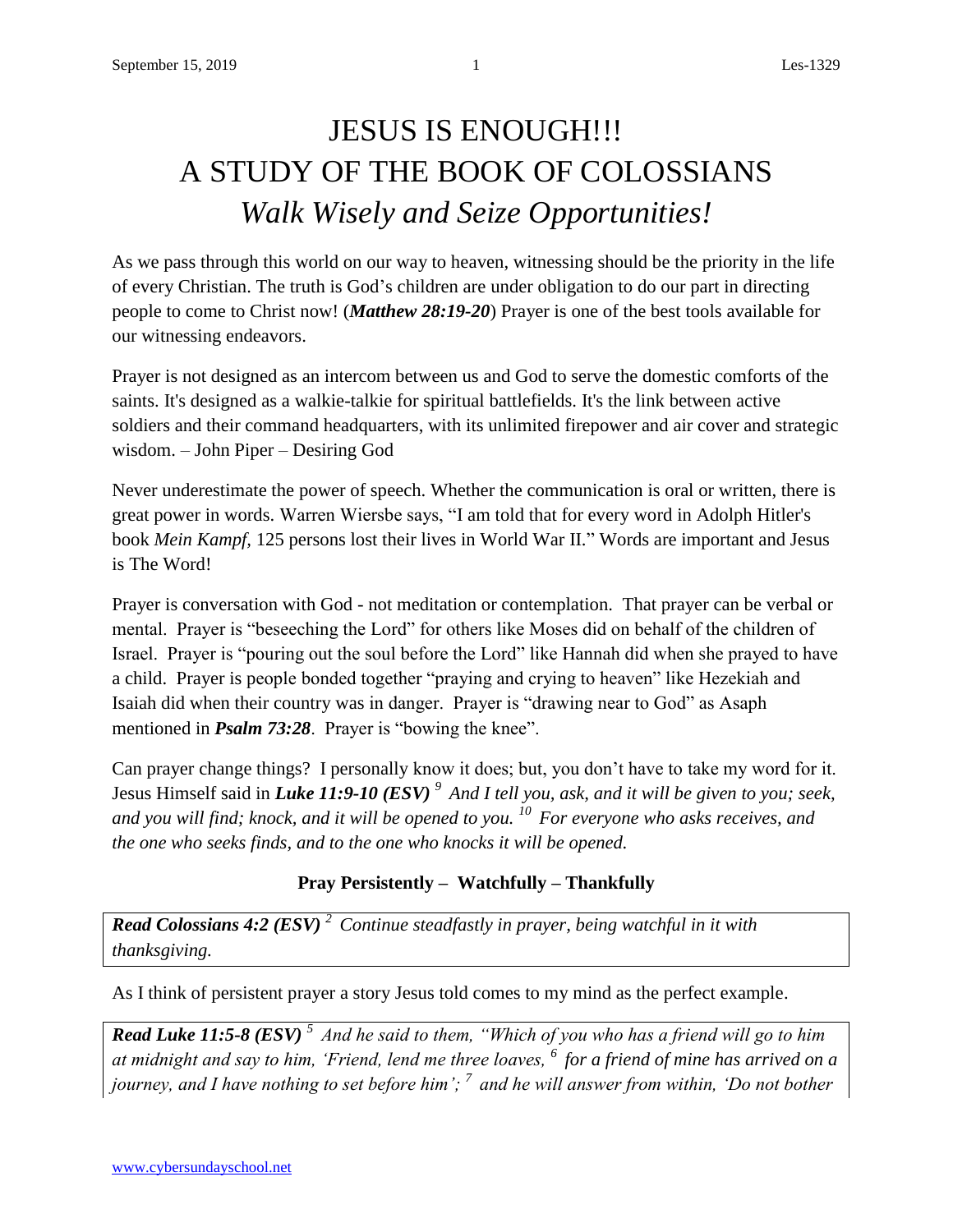*me; the door is now shut, and my children are with me in bed. I cannot get up and give you anything'? <sup>8</sup>I tell you, though he will not get up and give him anything because he is his friend, yet because of his impudence he will rise and give him whatever he needs.*

When the neighbor said, "Don't bother me. I'm already in bed with my kids," the man who needed the bread didn't just hang his head and go home. He kept knocking. He had no 'Plan B' in the works. His neighbor was his only plan – his only answer; therefore, he remained persistent. Jesus said that because the man persevered the friend got up and met the need.

Jerry Bridges relates on the Billy Graham website, "John Knox, one of the great preachers of Scotland…prayed: 'God, give me Scotland, or I'll die.' There was no Plan B for John Knox. And God answered his prayer. He gave John Knox Scotland. Knox's sermons turned that country upside down…"

I keep wondering why we are not seeing the movement of the mighty hand of God within our own congregation? Can it be that we are not being persistent enough in beseeching the Lord to 'give us Jacksonville.'

Paul also told the Colossians to be *watchful* in their prayer life. The picture of watchfulness is played out in the experience of Nehemiah. When the enemy tried to stop him from rebuilding the walls of Jerusalem, he did not just throw in the towel and cry out that he couldn't do the job. Nor did he simply say, 'Well, we'll make it a matter of prayer,' and continue on as before. He said in *Nehemiah 4:9 (ESV) <sup>9</sup>And we prayed to our God and set a guard as a protection against them*  day and night. Use common sense! As we beseech the Lord to 'give us Jacksonville' we must also get busy working in his harvest field now.

Pray thankfully – Paul tells us this to give us confidence and not fear. There are so many reasons to be thankful in our prayers. Our Father in heaven is alive, alert, and never sleeps. Yes, He lives, He loves us and He listens to us! How wonderful to be included in His process of bringing others to Himself and everlasting life.

### **Pray for an Open Door**

*Read Colossians 4:3 (ESV) <sup>3</sup>At the same time, pray also for us, that God may open to us a door for the word, to declare the mystery of Christ, on account of which I am in prison—*

Paul was not asking for his prison doors to be opened. He was asking the Colossians to pray that the doors of ministry might be opened. Wiersbe comments, "In all of Paul's prison prayers, his concern was not for personal safety or material help, but for spiritual character and blessing".

I spoke of mysteries near the beginning of our Colossian study. I will refresh your memory. The word *mystery* was a word that was used by the Gnostics who gave Christ a place **below** the Godhead. During this time, there were also mystery religions that were characterized by elaborate initiation rituals and secret rites. Herschel Hobbs says, "God's purpose to save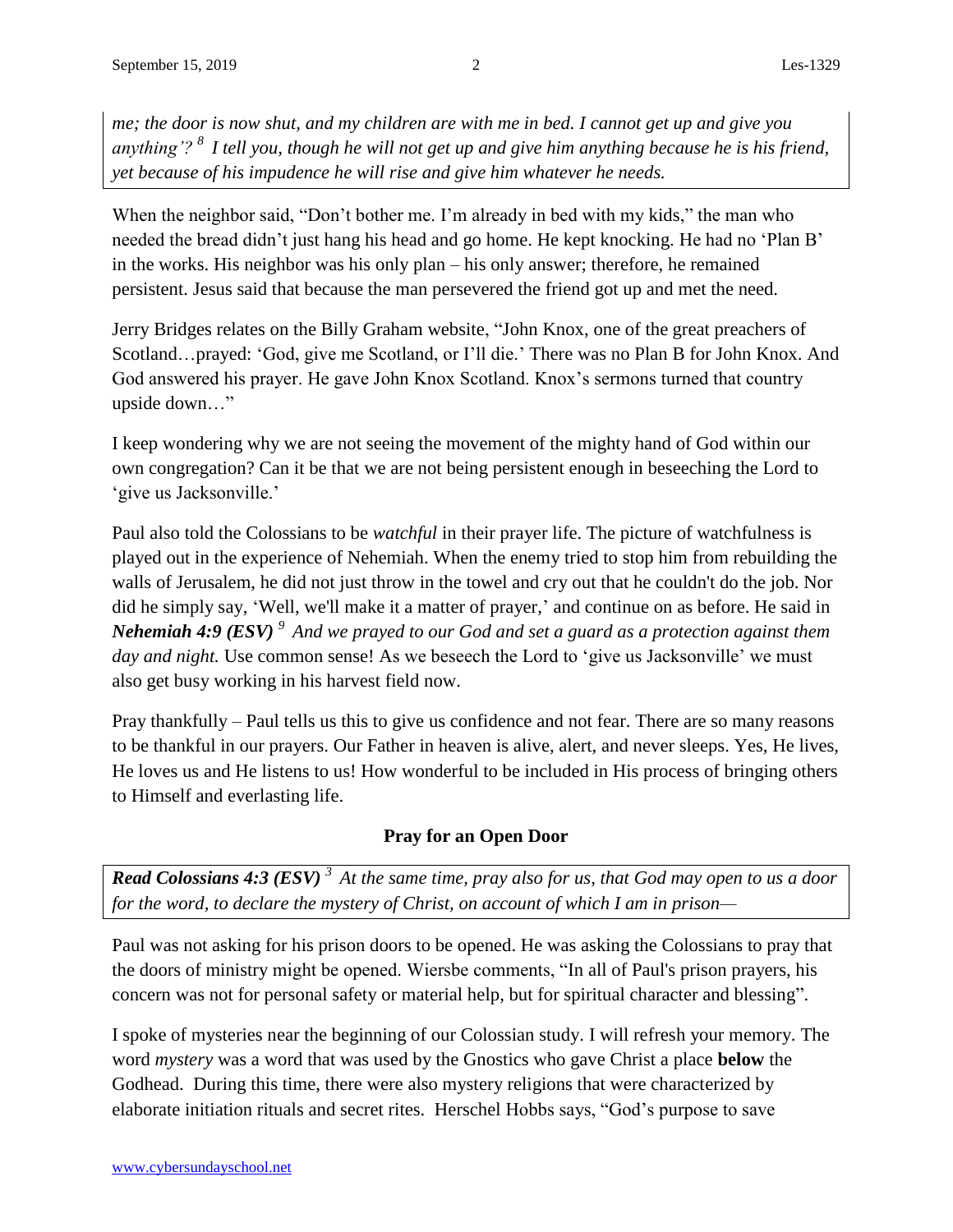Gentiles as well as Jews in Christ was a mystery hidden in the mind of God through the ages; but it was revealed in Jesus Christ." A study of Paul's ministry, reveals that the Jews listened to Paul until he spoke the word *Gentiles* (*Acts 22:21-22*). Even among some believing Jews, there was a kind of bigotry that wanted to force the Gentiles into a lower position (*Acts 15:1*). It was Paul's concern for the Gentiles and his ministry to them that put him into prison.

And yet, Paul was asking the Colossians to pray that God would help him do the very thing that had caused his arrest! Would we ever be that serious in our desire to share the gospel? Paul had no intention of giving up his ministry or of changing his message. When John Bunyan who wrote Pilgrim's Progress was arrested for preaching illegally and put into prison, he was told that he would be released if he promised to stop preaching. Bunyan said, "If I am out of prison today I will preach the Gospel again tomorrow, by the help of God."

## *Read Colossians 4:4 (ESV) <sup>4</sup>that I may make it clear, which is how I ought to speak.*

The spread of the gospel is empowered by prayer. A visitor at Spurgeon's Tabernacle in London was being shown around the building by the pastor, Charles Spurgeon. "Would you like to see the powerhouse of this ministry?" Spurgeon asked, as he showed the man into a lower auditorium. "It is here that we get our power, for while I am preaching upstairs, hundreds of my people are in this room praying." Prayer makes the difference.

As I think of our congregation, it is easy to be reminded that in many ways we are a church of little strength. We are for the most part an older congregation. We do not have wealthy people who fund our ministries. We are located in a town that many consider to be beyond our heyday. The church of Philadelphia was a church of little strength and yet Jesus said to them in *Revelation 3:8 (ESV) <sup>8</sup>"'I know your works. Behold, I have set before you an open door, which no one is able to shut. I know that you have but little power, and yet you have kept my word and have not denied my name*. Though we may be a church of little strength, nevertheless, the Lord has set before us an open door – there are souls on every street of our city who need the Lord. This is why we need to walk in wisdom.- not man's wisdom but the wisdom of God and make good use of the time we have been given.

### *Read Colossians 4:5 (ESV) <sup>5</sup>Walk in wisdom toward outsiders, making the best use of the time.*

When we accept Christ, we become 'spiritual insiders' because we belong to God's family. We need to be wise concerning outsiders – people who do not know the Lord. Walking in wisdom is a reference to our daily life. We cannot act like the devil to our neighbor or a clerk at Wal-Mart on Saturday and expect them to be interested in worshiping with us on Sunday.

We currently live in a time when nothing is private or hidden anymore. However, such was not the case in the early 20<sup>th</sup> century. This story has often been told about Dr. Will H. Houghton who served as president of the Moody Bible Institute. The story goes that when Dr. Houghton became pastor of the Baptist Tabernacle in Atlanta, a man in that city hired a private detective to follow